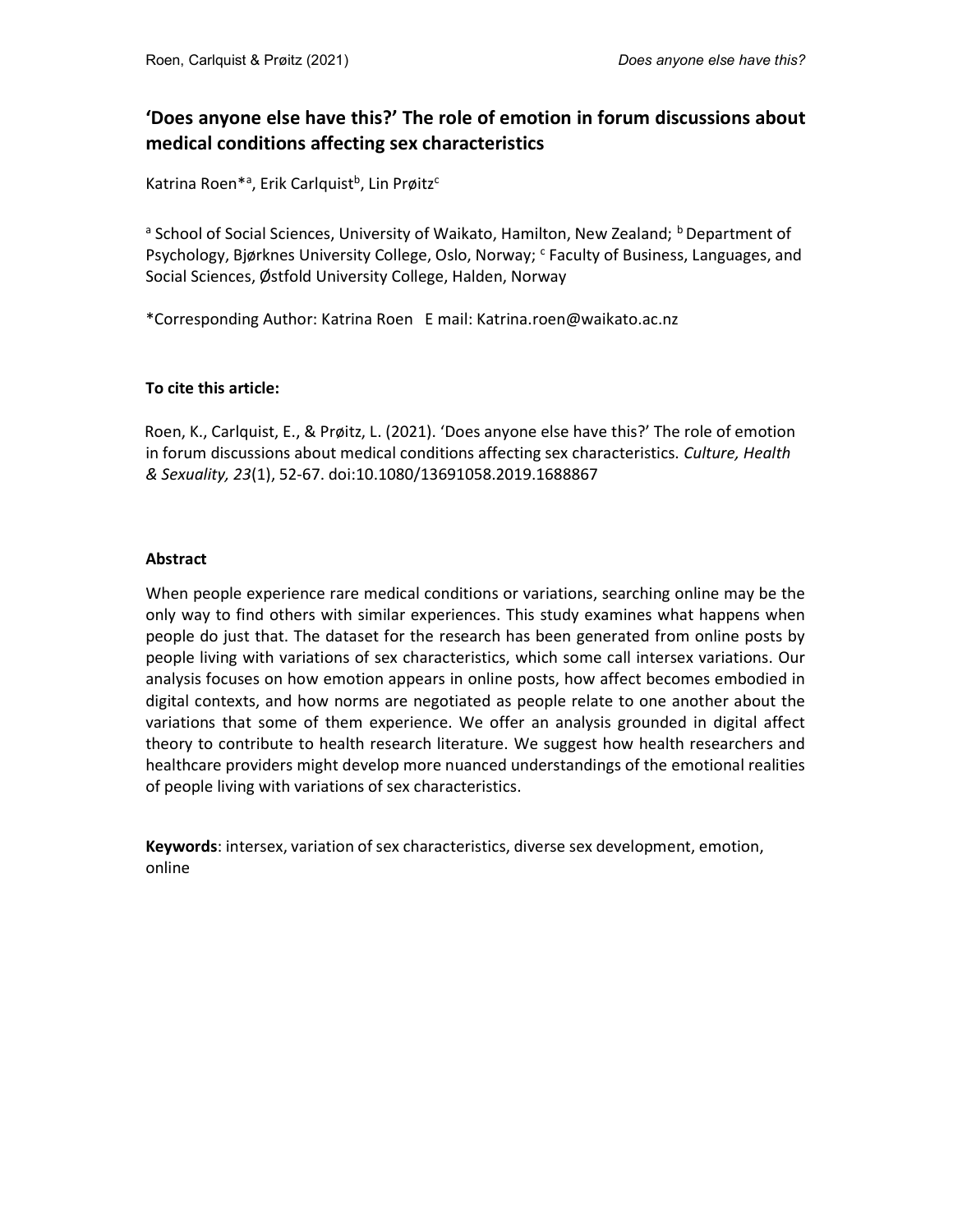### Introduction

Digital technologies provide opportunities for people to seek health-related support and information. This is particularly salient for people whose health concerns or bodily differences are rare or stigmatised, making it difficult to talk face-to-face with similar others. Health researchers have investigated what happens when people engage with one another online about specific health concerns and bodily differences (e.g. Faith, Thorburn and Sinky 2016; Hanna and Gough 2017; Wiggins, McQuade and Rasmussen 2016). Often, people seek others online to ask for or offer support and advice. Despite the importance of emotional support in these contexts, few health researchers have offered a theoretically grounded analysis of the emotional or affective aspects of these digital interactions (exceptions include Fullagar, Rich, and Francombe-Webb 2017; Fullagar et al. 2017).

How people engage with digital media is the focus of a rapidly growing field of social research. Recent years have seen significant development in understanding about how people form affective connections and a sense of community by using digital media (e.g. Andreassen 2017; Döveling, Harju and Sommer 2018; Prøitz 2018). Some scholars have used insights from digital media research to inform understandings of the emotional, relational and affective processes involved in healthcare (e.g. Fullagar et al. 2017). Some conceptualise a "sexuality-technology-health nexus" (Davis and Rasmussen 2015) and examine how digital technologies can "allow health subjects… to imagine new sexual health futures" (Crath, Gaubinger and Rangel 2019). Others argue that the 'emotional alignment … fostered by digital affect cultures becomes vital' in the context of 'permanently distorted and traumatizing situations' (Döveling, Harju and Sommer 2018, 5) such as, we suggest, situations involving health and medical difficulties.

The current study works at the nexus of affect theory (Wetherell 2015, 2012; Ahmed 2004, 2010), health and wellbeing research (Bennecke et al. 2015; Garrett and Kirkman 2009; Carlquist et al. 2017) and digital media studies (Döveling, Harju and Sommer 2018; Prøitz, Carlquist and Roen 2018; Carlquist, Prøitz and Roen 2019). Our goal is to bring affect theory and insights from digital media studies into the arena of health research. We suggest that working at this nexus offers insights into how health professionals, researchers and healthcare decision-makers might better promote wellbeing by learning from how people engage affectively with one another via digital media. This study focuses on emotion and relationality in Web-based interactions among people with variations of sex characteristics, some of whom describe themselves as intersex.

## Forging affective communities using digital media

The particularities of digital media use in relation to intersex are interesting because of the dynamics of medicalisation. In the latter half of the 20th century, dominant medical practice involved advising secrecy (Kessler 1998; Karkazis 2008). Even those who underwent medical interventions themselves were often not informed about their condition or treatment. For many, this has made it difficult to find similar others.

Since the 1990s, the Web has made it possible for intersex people to find one another. One of the groups that benefitted from this was ISNA (Intersex Society of North America) established by Cheryl Chase in 1993. Digitally mediated platforms have subsequently made it possible for numerous groups to emerge enabling people to form biosocial communities (Davis 2015) around the term 'intersex.' Despite this, many of those affected prefer not to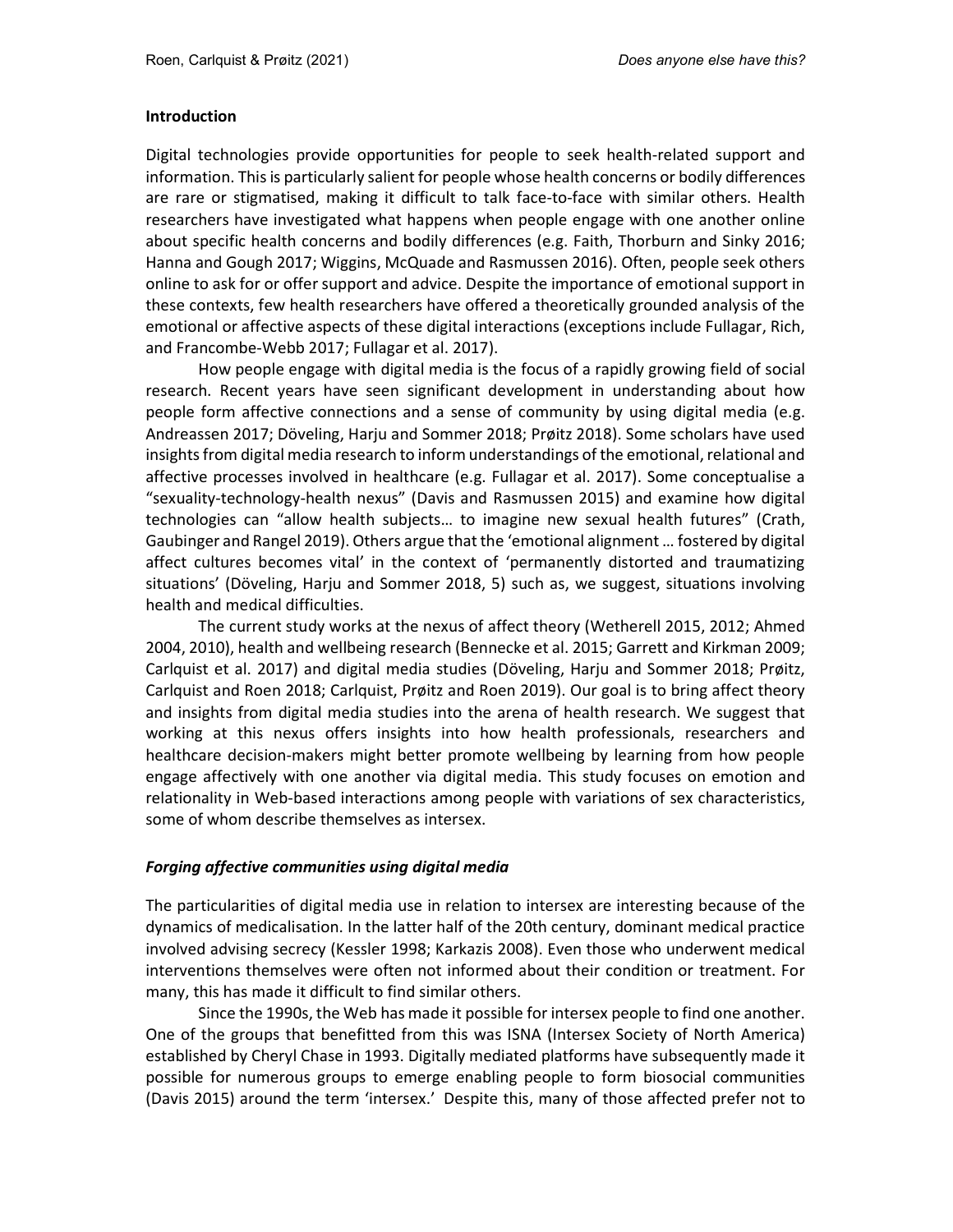-

use the word intersex, or are not aware that it applies to them (Lundberg, Hegarty and Roen 2018), having only heard the medical diagnostic language in reference to their variation (Roen 2015).

## Healthcare and (missing) emotional support

Although health professionals are expected to provide psychosocial input and signposting to peer support (Sandberg et al. 2017; Hughes et al. 2006), research shows that people with variations of sex characteristics, and their families, consider that their feelings are not adequately taken into account by health professionals (Chivers, Burns and Collado 2017; Lundberg et al. 2017; Ernst et al. 2016). Some studies show that health professionals are perceived as minimising patients' emotional concerns (Ernst et al. 2016; Lundberg et al. 2017; Sanders, Edwards and Keegan 2017).

It is popularly acknowledged that health professionals do not reliably help patients link with intersex/dsd<sup>1</sup> support groups, and some urge for improvement in this regard (Sandberg et al. 2017; Ernst et al. 2016; McCauley 2017). It is not clear that health professionals are well informed about the online support available. Seeking support in relation to a stigmatised variation can intensify one's vulnerabilities, leading to affective precarity.

Most research relating to intersex/dsd is medical research that does not tend to engage the topic of emotion. Psychologists have suggested that the lack of emotional engagement within healthcare can have serious consequences (Liao 2015). They explain that lack of psychological support and emotional engagement can contribute to a mistrust of healthcare, and to shame and stigma (Meyer-Bahlburg et al. 2017). It has repeatedly been documented that events taking place in healthcare settings are themselves a source of emotional distress (Boyse et al. 2014; Sanders and Carter 2015; Crissman et al. 2011). Some advocates suggest emotional support should be the only healthcare intervention except when a life-saving intervention is needed.

New developments in research on emotional wellbeing and intersex/dsd health care are now underway (Roen 2019). This research shows that people would like more support to work through emotional challenges of living with, or raising a child with, diverse sex development (Bennecke et al. 2015; Chivers, Burns and Collado 2017; Lundberg et al. 2017; Ernst et al. 2016).

 There is little published research on online dialogue concerning intersex/dsd. There is a narrative analysis of posts to a support group website (Garrett and Kirkman 2009), and an unpublished analysis of XY women's forum posts (Stene 2015). These studies identify emotional challenges, but neither places emotion at the centre of the analysis. Frank (2018) examines posts about intersex experience and intimacy. Guntram and Zeiler's (2016) study of women who do not have a vagina or uterus focuses on emotion but not on digital media. Some intersex studies acknowledge the importance of emotion and online connections (e.g., Danon and Krämer 2017), but this is not their central focus. Finally, an experimental study offers useful insight into how viewers respond to online videos about social versus medical framings of intersex (Hegarty, Bogan-Carey and Smith 2019). This showed that student

<sup>&</sup>lt;sup>1</sup> The term "dsd" can mean: disorders of sex development or differences of sex development. For discussion of the terminological debate, see: Delimata et al. 2018; Lundberg, Hegarty and Roen 2018; Davis 2015, 2014).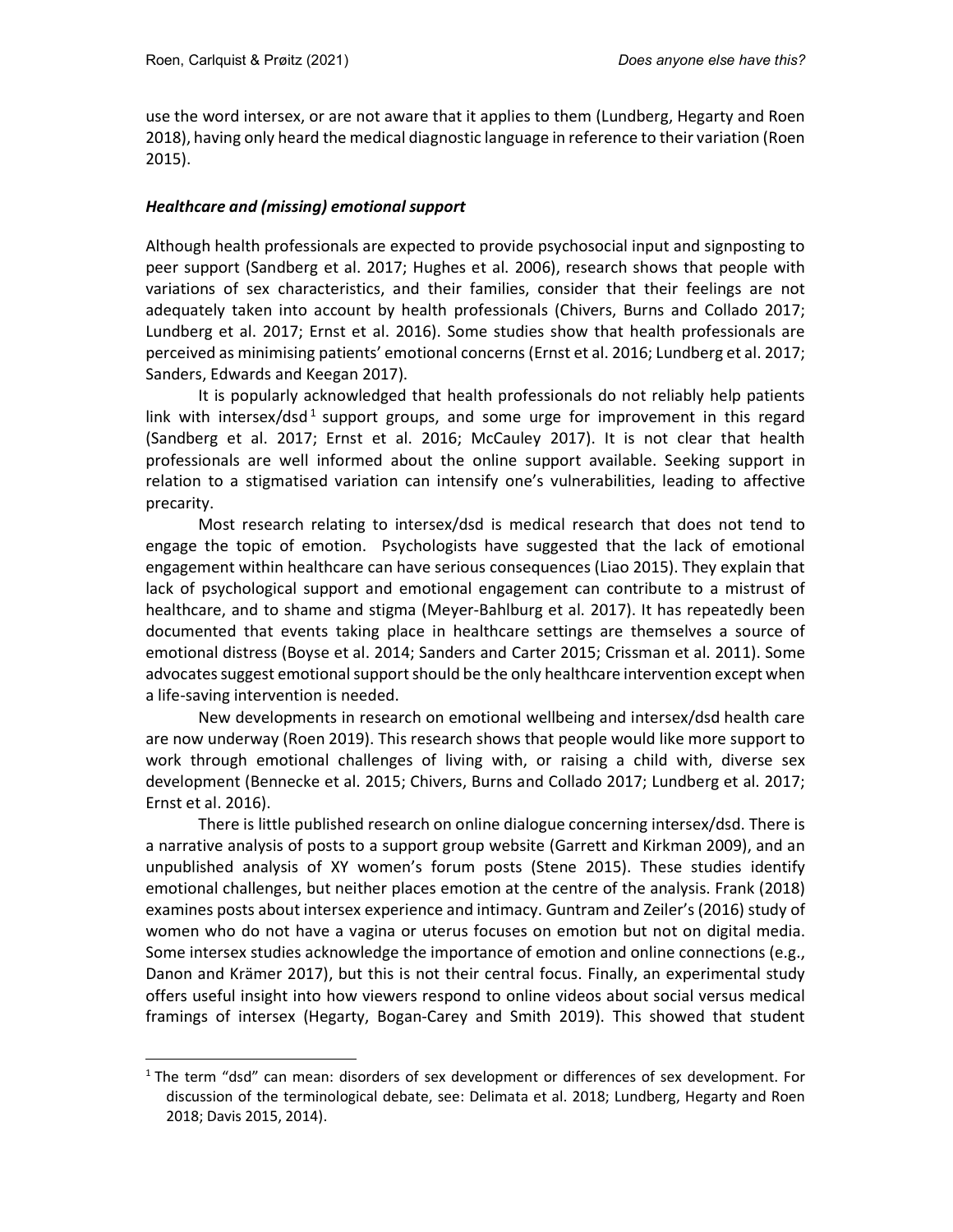viewers preferred the video promoting the "social identity" intersex narrative over the medicalised narrative, and that the videos changed their beliefs about the harms and benefits of medicalisation. Only the medicalisation video led students to discuss fear and other negative emotions. While online videos with an "intersex identity" framing have garnered large online audiences, these do not necessarily communicate effectively about the more difficult emotions that become a focus in the present study. $2$ 

Our study addresses a gap in the research in that many studies about people with variations of sex characteristics come from clinicians' perspectives or rely on autobiographical analysis (Jones 2018). We take a relational approach to investigating emotion in order to understand what happens when people seek one another out online. We draw from theories of affect and research on digital connectivity to analyse online discussions among people with variations of sex characteristics. We examine how people respond to one another's emotional accounts and how digital affect is embodied. We also consider how digital affect is bound up in the production of 'normality.' Finally, we identify a number of healthcare implications.

#### Methods

-

This study examines Web-based communication involving individuals seeking others outside of established intersex or diagnosis-based groups. This dataset captures moments when people share their experience in contexts where there may not be others with similar experience. This sharing might involve affective precarity and set the scene for particular kinds of emotional investments.

### Generating the dataset

The dataset consists of 39 pages of excerpts from 13 publicly available websites or fora identified through Google searches using diagnostic terms or the word 'intersex', paired with terms such as 'forum.' The dataset includes four sole posts and 9 threads, with each thread consisting of between 2 and 29 exchanges. We combined terms from each of the two columns in Table 1 and followed the method described by McDermott, Roen and Piela (2013).

The data were generated in May 2018. We prioritised websites set up to discuss health and body-related topics. That is, our focus is on discussions of variations of sex characteristics that take place in generic online settings. We aimed to sample a diverse range of sites, posts, and interactions, selecting threads where at least one person wrote about their own variation. In some instances, contributors wrote about their experience of having a child with a variation.

 $2$  We would like to acknowledge the contribution Peter Hegarty has made to our thinking here.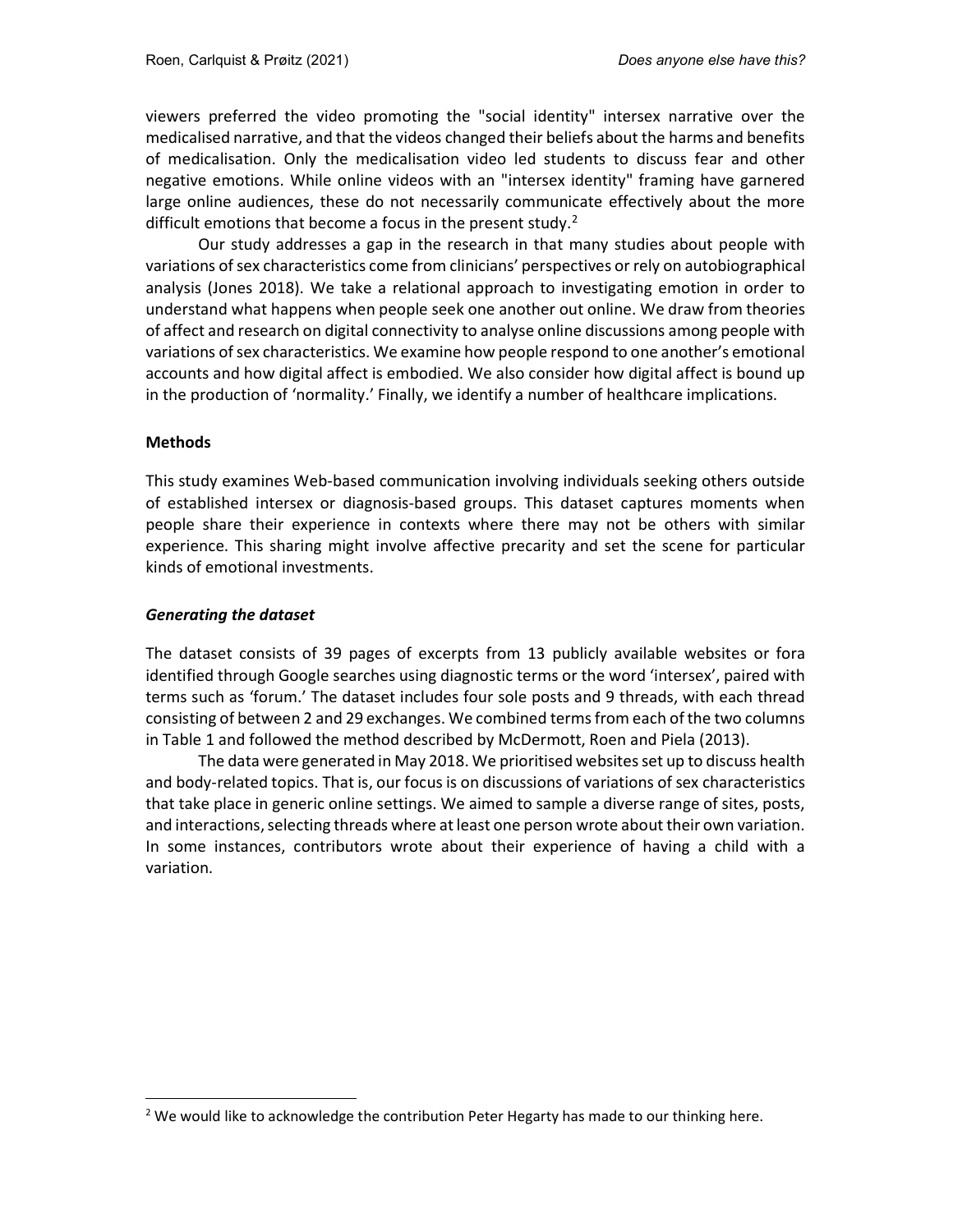| Table 1: Search terms used to generate data |  |  |  |  |  |  |  |
|---------------------------------------------|--|--|--|--|--|--|--|
|---------------------------------------------|--|--|--|--|--|--|--|

| <b>Platform</b> | Variation or diagnostic term                    |  |  |  |  |
|-----------------|-------------------------------------------------|--|--|--|--|
| <b>Blog</b>     | <b>Intersex</b>                                 |  |  |  |  |
| Forum           | CAH or Congenital Adrenal Hyperplasia           |  |  |  |  |
| <b>Network</b>  | AIS or Androgen Insensitivity Syndrome          |  |  |  |  |
| <b>Vlog</b>     | Hypospadias                                     |  |  |  |  |
|                 | Klinefelter Syndrome                            |  |  |  |  |
|                 | <b>Turners Syndrome</b>                         |  |  |  |  |
|                 | MRKH or Mayer Rokitansky Küster Hauser Syndrome |  |  |  |  |
|                 | Swyer Syndrome                                  |  |  |  |  |
|                 |                                                 |  |  |  |  |

#### Research Ethics

Online research concerning those living with variations of sex characteristics raises ethical challenges regarding consent, privacy and anonymity. We take these challenges seriously and have reflected at length about how to most appropriately undertake this study. There has been long-standing mistrust between people with variations of sex characteristics and those working in healthcare. Sometimes, people with variations of sex characteristics have participated in lengthy health research processes that provide little or no personal benefit. We designed the present study so that it does not involve 'participants' and therefore does not ask anything of them. The healthcare relationships that contribute to mistrust typically fail to acknowledge the perspectives and emotions of people with variations of sex characteristics. A central focus of the present research is to respectfully address the emotions of people with variations of sex characteristics. The methodological decisions we have made here do come at a cost: this study is based on the public online posts of people who have not been consulted about the study. While this approach to online research is not unusual and can be understood in the context of online privacy being complex, relational and contextual (Marwick and Boyd 2014), our decision to take this approach must be carefully justified.

We are inspired by Highfield and Leaver's (2016, 57) ethical reflections on 'whether the act of researching surfaces material that would otherwise [have received] little attention' and whether harm might be done by 'amplifying that material through … research reporting'. This concern must, however, be weighed against the detrimental effect of paying too little attention to the experiences of people engaging in healthcare contexts in relation to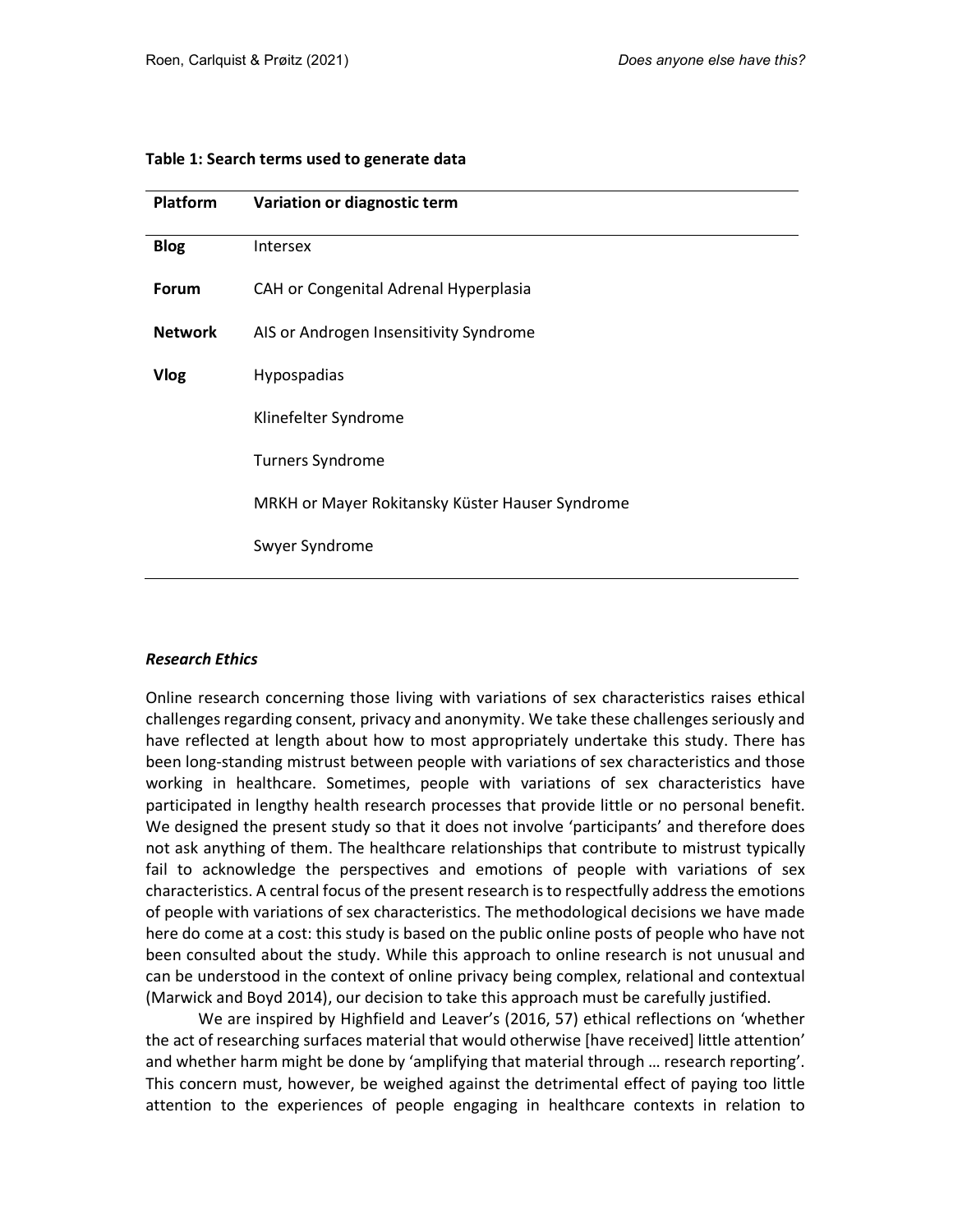variations of sex characteristics. We have therefore developed a way of working with the data while paying particular attention to privacy and anonymity. Rather than quoting any post in full, we have extracted minuscule pieces of the original post; or we have altered its wording with minimal loss of meaning, to ensure that it is not easily searchable. This makes it difficult to identify any particular individuals within the data, analysis or tables. The study was reviewed and ethically approved by the Norwegian Centre for Research Data.

### Analytic approach

Our analysis was influenced by conceptual work at the intersection of cultural studies, gender studies and media studies (e.g. Butler 1993; Döveling, Harju and Sommer 2018; Ahmed 2010). The analytic process involved first, reading the data repeatedly, paying attention to the affective and relational nature of what is written; second, developing a detailed description of the data with particular attention to how contributors use emotion words; and finally, identifying an analytic focus on embodied affect, normality, intelligibility and relationality, and re-reading the data with this focus.

### Analysis and discussion

This part of the paper is divided into three sections. The first section presents a content analysis of the emotion-related aspects of the data. The second section presents an analysis of how contributors engage with one another, focusing on the affective nature of that engagement. The third section focuses on the embodiment of affect, considering what this might mean for how one lives and whom one might become.

## The affective content of online discussions

In order to address questions of affect, we identify the words contributors use when referring to emotion in their posts (see Table 2). Our descriptive analysis of these emotion-related terms suggests two main narrative themes: one of inner turmoil and relational disconnection, at worst ending in suicide; the other of recognising the sources of pain, explicitly initiating interpersonal connections, and expressing hopes for more powerful subjectivity. Contributors do not frame these hopes as romantic happy endings, but as possibilities for a future preferable to isolation and disconnected pain. These two narrative themes are both attempts to 'reach out'. In the paragraphs that follow, we provide a descriptive analysis of how emotion words appear within these themes.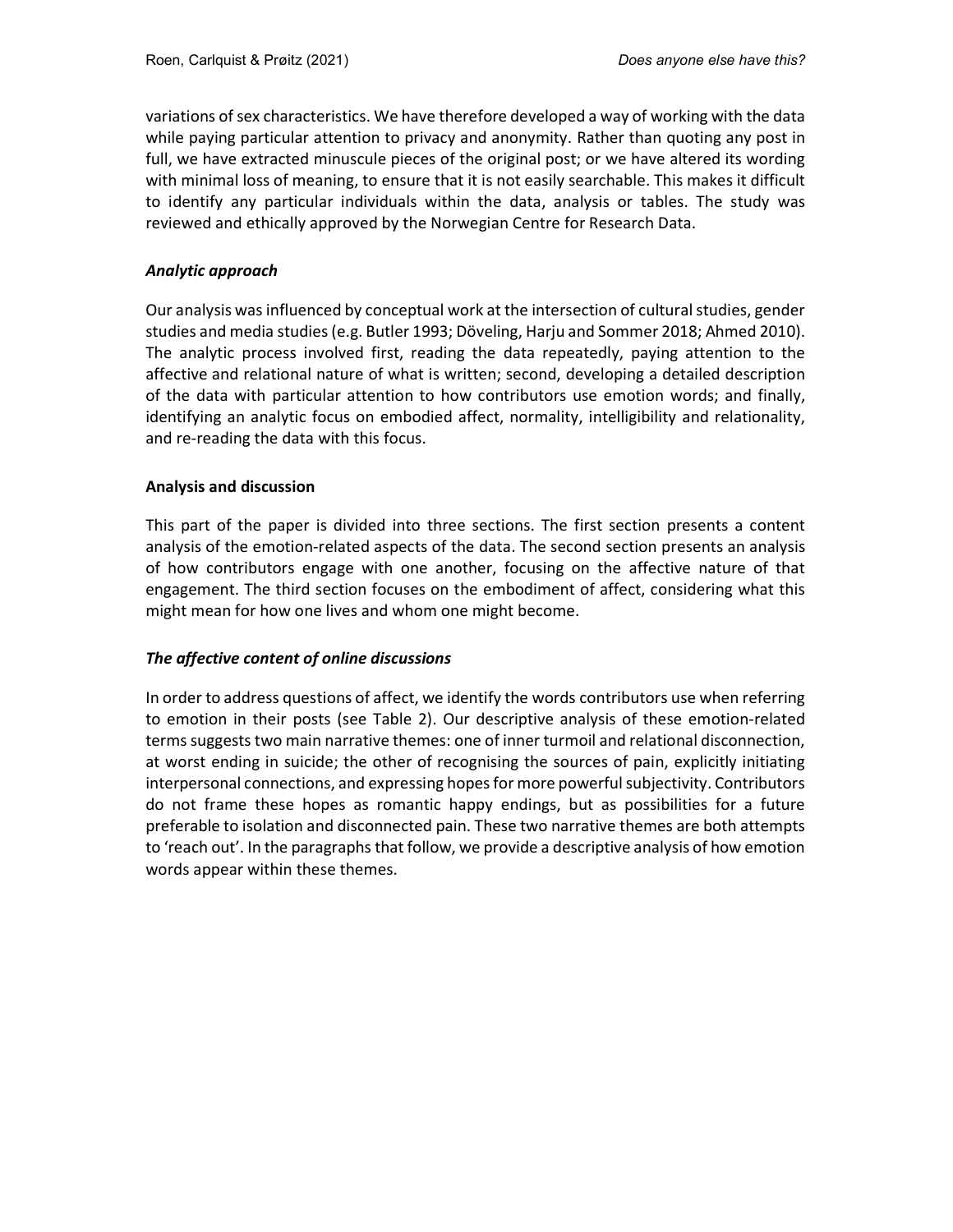| <b>Comment on occurrences</b>                                                                             | <b>Words and expressions</b>                                                                                                                                                                                                                                                                                                                                                                                                                                                                                                                                                                                                             |
|-----------------------------------------------------------------------------------------------------------|------------------------------------------------------------------------------------------------------------------------------------------------------------------------------------------------------------------------------------------------------------------------------------------------------------------------------------------------------------------------------------------------------------------------------------------------------------------------------------------------------------------------------------------------------------------------------------------------------------------------------------------|
| These words occur very<br>frequently across the<br>dataset (more than 30<br>occurrences).                 | feel / feeling / feelings; help / helps / helped / helping /<br>helpful                                                                                                                                                                                                                                                                                                                                                                                                                                                                                                                                                                  |
| These clusters of words<br>and expressions occur<br>fairly frequently (between<br>10 and 29 occurrences). | worry / worries / worried; stress / stressed / stressful; love /<br>loved; pain; inside / how I feel inside / who I am inside /<br>empty inside; emotion; mental health / mentally ill / mental<br>state / mental / mentally; depress / depressed / depression;<br>fear / scared / afraid; crazy / berserk / insane                                                                                                                                                                                                                                                                                                                      |
| These clusters of words<br>and expressions occur<br>infrequently (between 1<br>and 9 occurrences).        | fatigue / exhausted; bullied / mocked / harassment; hate /<br>hated; luck / lucky; happy / unhappy; confidence; suicide /<br>suicidal; cry; embarrassed / ashamed / shameful; moody /<br>mood swings; insecure; struggle / struggling; freaks/ed me<br>out; frustrated / frustrating; nightmare; sad; (feeling)<br>strong(er); annoying / annoys; nervous; breaks my heart /<br>good heart / heart pounding; alone; creepy; pissed off; don't<br>care; uncomfortable / comfortable; unbearable; vent how<br>you feel; emotionally fucked; fucked up thoughts; giddy with<br>anticipation; never been OK; shocked; trust; selfish; relief |

#### Table 2: Emotion-related words and expressions in the dataset

Contributors repeatedly refer to pain, sadness, suicidality, depression, or feeling crazy. The word 'pain' appears in various contexts throughout the data, but there are two contexts where it appears repeatedly. The first is in the context of describing the aftermath of hypospadias surgery. The second is in the context of emotional pain and suicidality.

Both of the people who use the word 'sad' are referring to the possibility of suicide in the context of describing how they feel about having hypospadias (a penile variation for which elective surgery is often undertaken). One explains that he feels sad with the knowledge that he will be living his life without a girlfriend, marriage or children. He explains that thinking of his family stops him from killing himself, although he has considered it 'thousands of times.' When he considers the life ahead of him, particularly without marriage and children, he describes the pain as 'unbearable.' In a different thread, a 14 years old contributor suggests that it would be 'sad and selfish' to kill himself, although he has thought of doing this in the context of ongoing experiences of hypospadias surgery. This same contributor states: 'I hate my life.'

Three contributors refer to depression repeatedly. One connects this condition with having hypospadias and being unable to work. The other two are women writing at length about depression in the context of long-standing difficulties with Congenital Adrenal Hyperplasia (CAH, an adrenal condition that requires medication and, for some, is lifethreatening): trying to manage symptoms, get appropriate medication, and manage side effects. One of these contributors refers repeatedly to anxiety and depression in tandem. The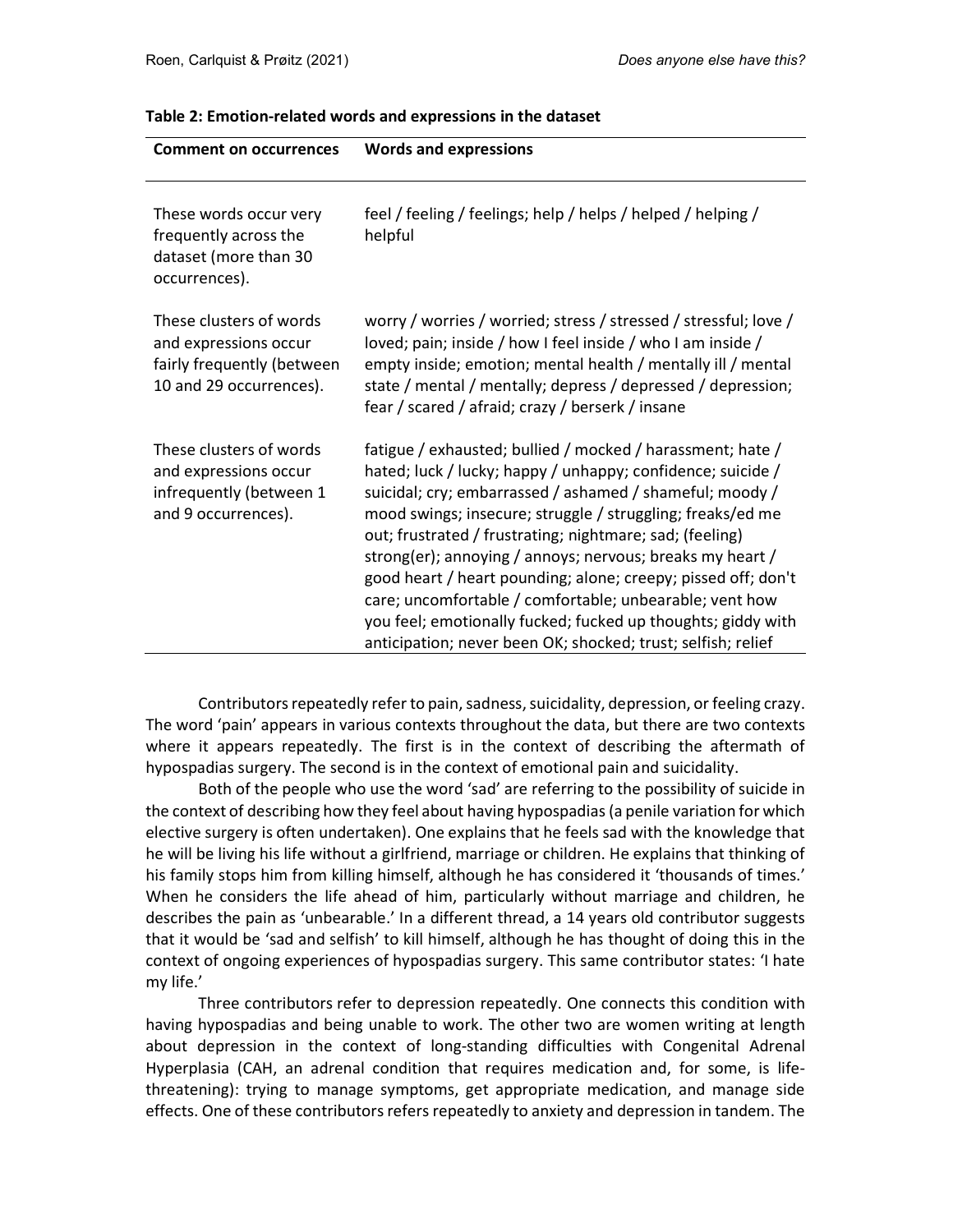other describes her whole narrative as 'crazy' and 'emotional.'

People describe feeling suicidal in relation to medical interventions that seemed to exacerbate difficulties rather than resolving them. One graphic description comes from a woman with Congenital Adrenal Hyperplasia who describes being prescribed medication that made her feel 'twitchy,' 'moody,' 'agitated,' and suicidal, and like she might jump out of her skin. She describes this experience as a 'nightmare,' explaining she felt the 'emotion centre' of her brain 'went offline.' These are examples of the striking ways that contributors articulate emotional distress.

The articulation of emotional distress throughout the dataset appears to arise from intensely challenging, and sometimes life-long experiences. The turmoil and anguish are typically represented as emotions at breaking point, sometimes as result of the contributor not being recognised as being in crisis. The posts demonstrate how people strive to express what they are going through, seeking someone who might understand, even an anonymous stranger on a forum.

While the terms explored above point to an urgent sense of distress and disconnection, contributors also used terms that suggest connection and relationality. The terms we discuss below suggest emotion that is 'about' something (such as stress), or emotion that is explicitly relational (such as shame or love).

The word 'stress' occurs repeatedly in the dataset. Most references to stress are statements of contributors' own feelings in relation to their own bodily difference or medical issues. One contributor, within a hypospadias discussion thread, refers to his life as 'constantly stressful.' Another contributor, within a CAH discussion, describes not being able to cope with stress. Yet another, within a CAH discussion, links stress to metabolic issues, the body adjusting to medical treatment and the discovery that her opportunity to become pregnant might be severely curtailed. The two people writing about stress and CAH give accounts of their difficulties managing their condition and accessing medical support.

Among the relational terms, 'shame' and 'embarrassment' implicate others, directly or indirectly, via internalised norms or values that are deeply affecting. One contributor describes feeling it is shameful to be on a welfare benefit because of medical issues, 'mood swings and fatigue' relating to CAH. Another explains that their decision to share online information about their medical tests comes from an understanding that others in similar situations might 'be ashamed to ask.'

Relational terms referring to rejection involve being 'mocked', 'bullied', or 'harassed'. Contributors describe being mocked, bullied or harassed in relation to their sexed appearance or pubertal development. One, with Swyer syndrome (a variation that typically involves being raised as a girl but not going into puberty without medical intervention), talks about being different during adolescence, not going into puberty, and experiencing years of bullying. Even following medical intervention to induce puberty, she explains that it was difficult to begin perceiving herself differently following the bullying. Her body was developing but the emotional effects of bullying were still there. Another person, with Klinefelter (a variation characterised by XXY chromosomes and non-typical pubertal development), describes being raised as a girl but not going through female pubertal changes. This person describes school as an experience of being 'mocked constantly' and eventually changed schools, only to experience further bullying. Another describes their non-typical puberty as 'an invitation to harassment' in the school context.

Finally, one of the terms referring to relational wellbeing is 'love.' Although this word is used in many different ways, two recurring uses are to say that 'I love life' and to refer to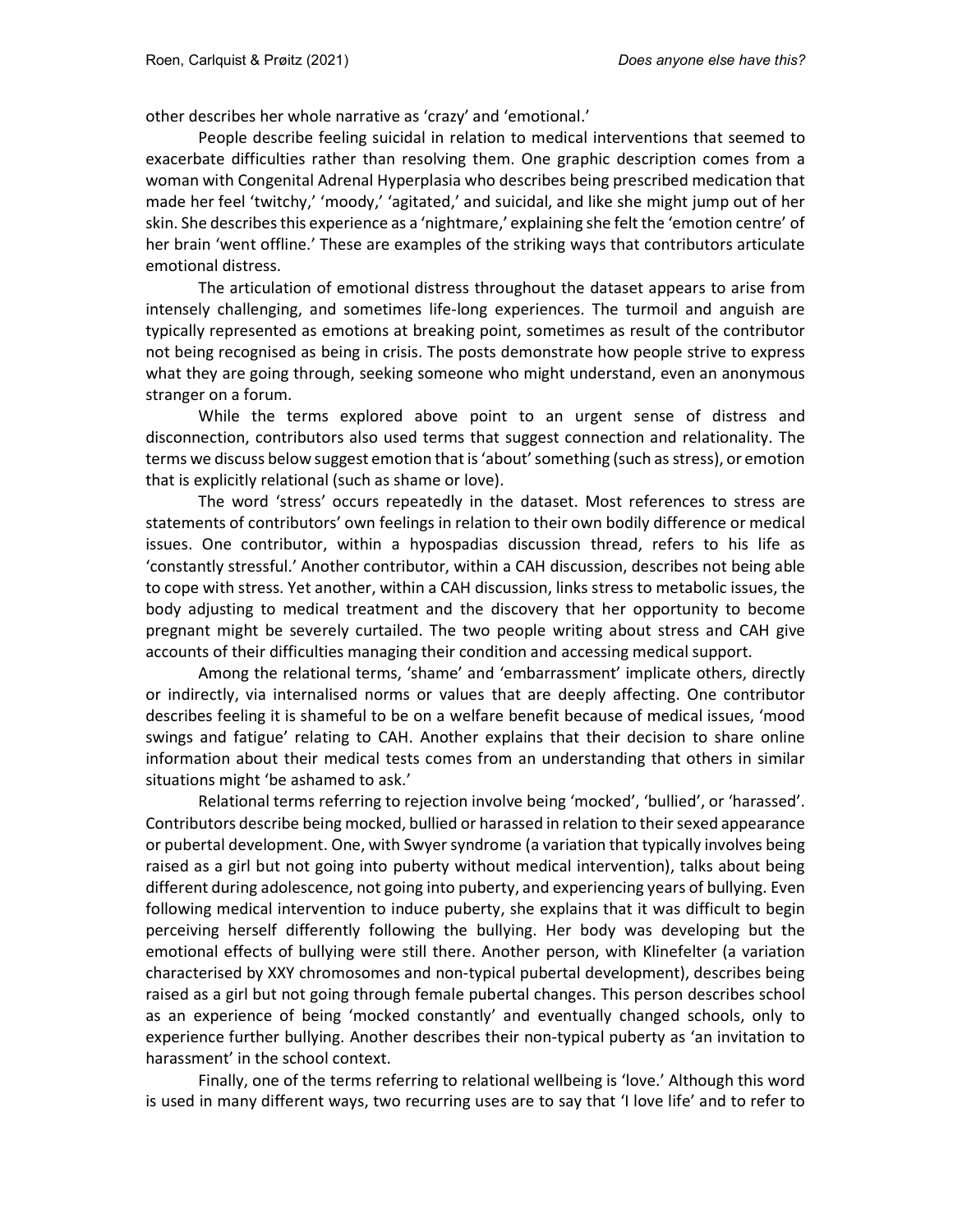the possibility of being loved by someone else despite one's bodily difference. The suggestion is made that a partner 'should love you no matter what'– a theme that resonates through a discussion about the challenges and fears associated with penile difference.

#### Affective engagement

We now consider how contributors respond to one another's emotional accounts. Through three sequences, we reflect on how particular expressions of emotion and relationality might open the way for caring online relations. This part of our analysis is supported by psychological literature that informs our understanding of relationality.

In the first sequence, a contributor states that he has become 'crazily anxious and nervous' about his penis due to his condition of hypospadias, and that he had avoided undressing in the context of other men. A second contributor follows up by stating: 'You shouldn't feel insecure. It is nothing to worry about or feel ashamed of. At the end of the day what matters is that you love and accept yourself. Say to yourself; I am a good person. Everybody is different. You can only regulate how you feel about yourself'. Although this second contributor appears to be attempting to help, the advice suggests only partial perspective taking (Gillespie and Cornish 2010): Despite 'meaning well', the responding contributor literally instructs the initial contributor not to feel insecure, and states that hypospadias is nothing to feel worried about. Therefore, the response does not validate the emotions and worries of the initial contributor. Instead, it puts forth a neo-liberal solution to structurally imposed pain, suggesting that persons can only control how they feel about themselves. The response echoes a form of guidance offered in psychological self-help literature oriented towards individual mastery (Madsen 2015). This genre leaves little space for people to critically question or collectively resist prevailing dominant discourses of how the body should be understood and managed.

In another sequence, a contributor writes that they identify as intersex, were born with Klinefelter syndrome and brought up as a girl. The post includes a facial photograph and questions concerning other participants' thoughts about their physical appearance. The content of a following reply suggests an attempt to build a positive online relationship. This form of invitation is achieved by the use of phrases such as 'thanks for sharing', 'your story is interesting', 'did you find answers?', 'hope you are doing well despite troubles', and a smiley. The response thus signals curiosity and care while at the same time acknowledging the troubles. Furthermore, in contrast to a considerable minority of replies in our data set that immediately divert attention onto the responder's own problems or almost ignore previous posts, the temporal order of this response prioritises the other over the subject. The responding contributor relates to the initial contributor first, acknowledging that person's struggle, before proceeding to disclose their own story. In contrast to the previous example, the responding contributor shares their own gender identification, in this case, intersex. Nevertheless, at one point a normative gendered discourse surfaces: the looks of the initial contributor are described as 'nothing bad even though you look somewhat androgynous'. Here, the responder takes the position of judge, assessing the other person's androgyny and the extent to which it might be 'bad'. The response echoes a norm of dichotomous gender as the point of evaluative reference.

In a third example, a thread starter shares that they were born with ambiguous genitalia, and recently came across documentation revealing that while their parents wished for them to be a boy, the medical professionals wanted to 'make' a girl. The contributor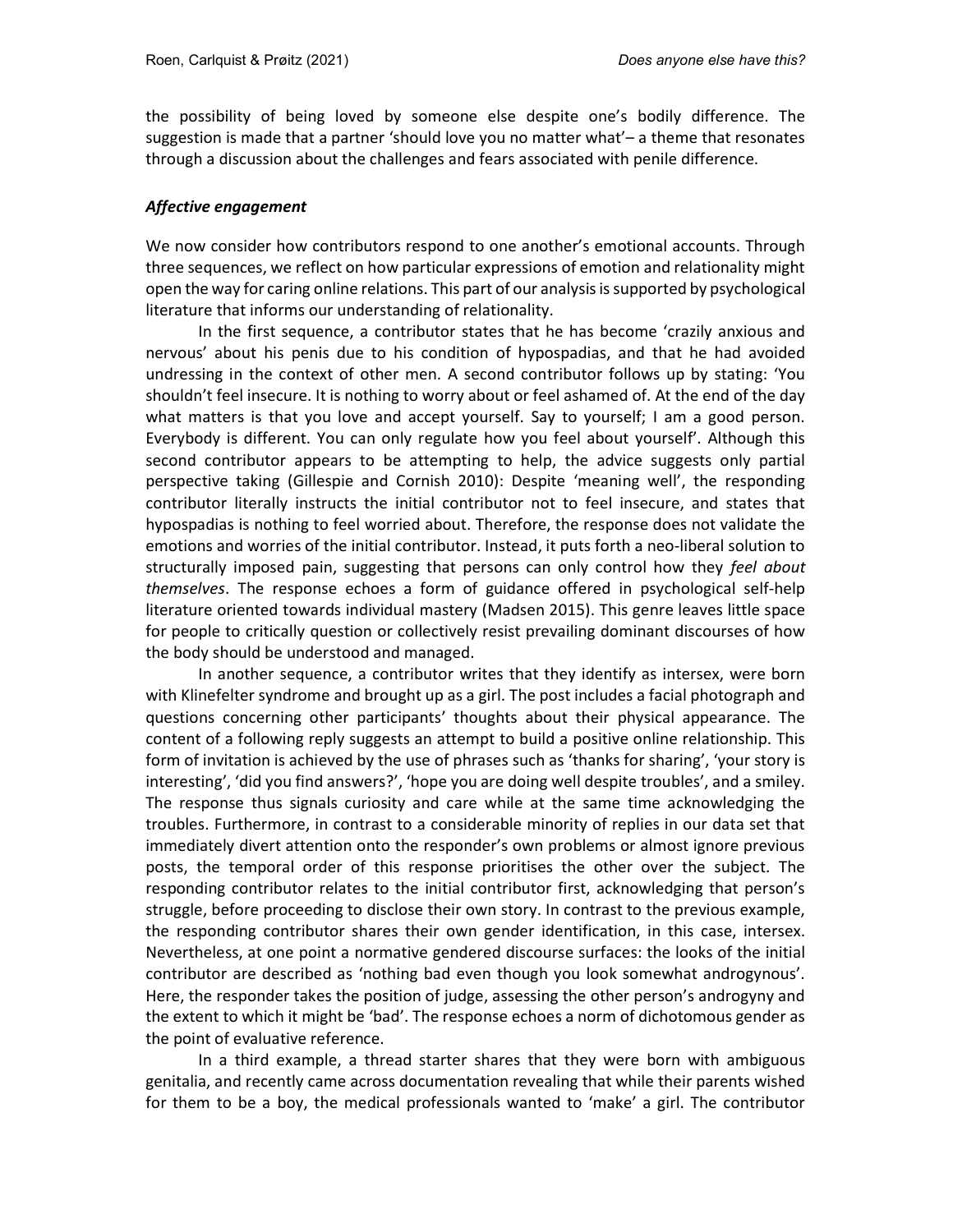continues by describing their current upset in terms of 'crying so much like a girl', and not liking themselves. The first reply to this post is characterised by tentativeness and acceptance. It builds a potential relationship through expressing uncertainty ('I don't really know what to write, but I guess'), hesitation ('auuuhmmm…') and reassurance ('it's okay to be upset'). In our interpretation, the tentativeness and hesitation in this post constitute elements that function to acknowledge how the author ultimately cannot know the thread starter. The possibility of developing a considerate relationship begins with recognising that the Other is a mystery for the I (Simão 2007). However, there is a further issue at stake in this dialogue: Even in this open-ended and caring post, the responder does not fully take the potential perspectives of the other person. They assume a dichotomous construction of gender ('no difference whether you are a guy, or a girl') when referring to the crying. This phrasing precludes the possibility that the thread starter might identify neither as a guy nor girl, but it nevertheless effectively destabilises the norm that crying is undesirable and 'something girls do'.

The excerpts presented here illustrate some of the problems and possibilities involved in acknowledging emotional experience. Taken together they demonstrate complexities of perspective taking and exemplify how widespread and taken-for-granted normative discourses might limit the development of caring online relations. From this analysis, we suggest that productive relational strategies involve acknowledgement of the other's experience, validation of the other's emotion, and an expression of caring and openness to others.

## Embodied affect

In this final section of the analysis, we seek to understand what kind of affect is located around what kinds of bodies within the data (see Table 3). According to Ahmed, emotion can be understood as both relational and embodied. She explains how 'it is through emotions … that … the "I" and "we" are shaped' (Ahmed 2004, 10) and how 'emotions operate to … "shape" bodies as forms of action' (Ahmed 2004, 4). We consider the implications of this for those who are subject to such shaping through the workings of emotion, as evidenced in our own data. This part of the analysis is informed by discourse analytic thinking about how particular ways of being can be opened up through the discursive framing of one's situation.

Our analysis of how bodies appear in the data suggests the body is intensely affective in its unruliness and its refusal to do what is expected of it (Butler 1993). The body is affective in its visible and experiential variations - hormonal variations that are associated with severe emotional effects, and anatomical variations that are presumed to have social and relational effects. Affect works its way through the body's interior with unseen biochemical processes playing a part in feelings of exhaustion, frustration, and craziness. Affect works on the body's surface by inscribing feelings of anxiety and unlovability on particular anatomical features.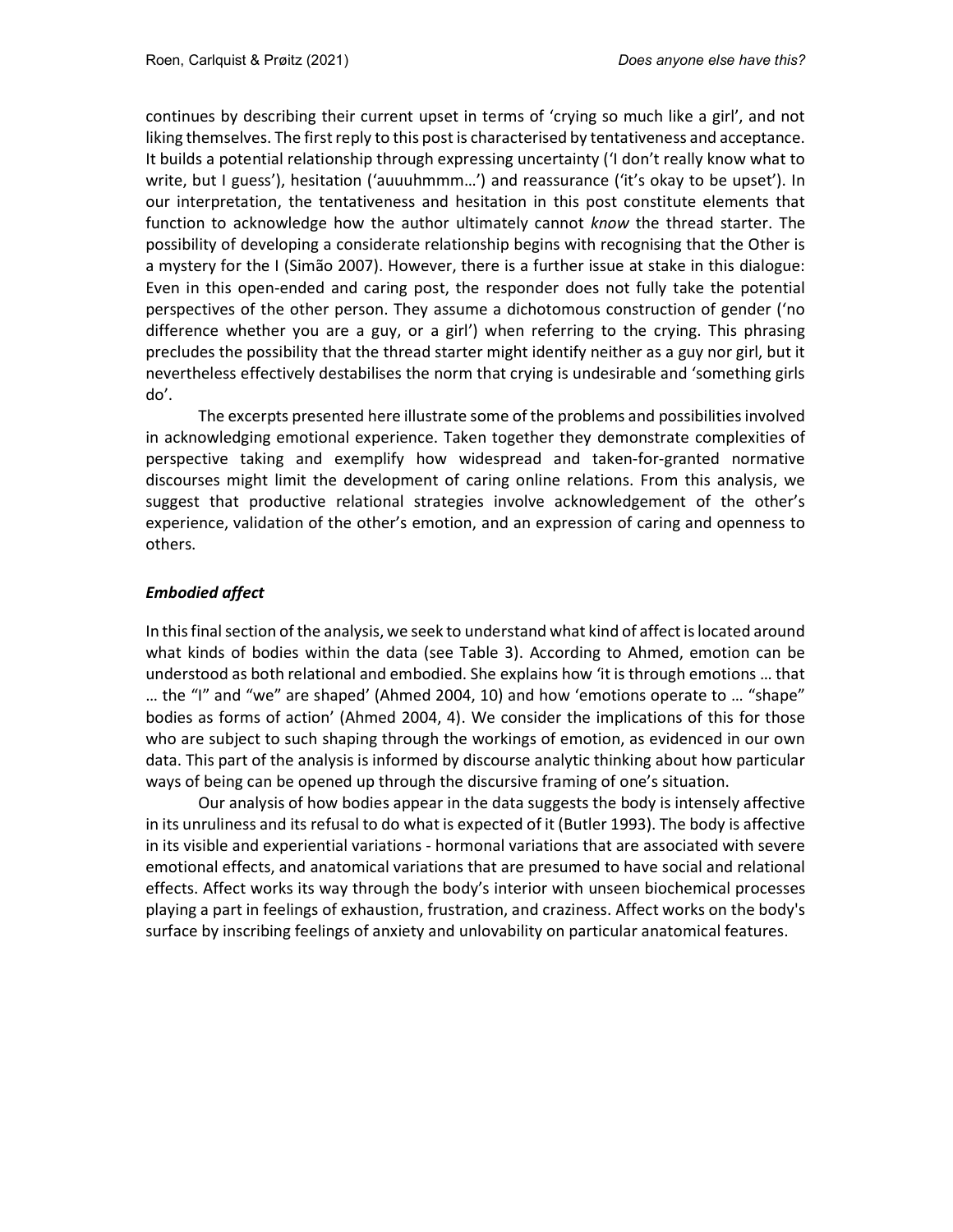### Table 3: Examples of embodied affect

| Terms used     | Narrative context                                                                                                                                                                                                                                                 |
|----------------|-------------------------------------------------------------------------------------------------------------------------------------------------------------------------------------------------------------------------------------------------------------------|
| Worry          | Contributors describe feeling worried in relation to their genitalia<br>that are different and might not be accepted by a partner;<br>Contributors describe feeling worried in relation to long-term<br>medical issues that are exhausting and seem irresolvable; |
| Afraid         | Contributors write of being afraid in the context of being unsure<br>about going ahead with further penile surgery;                                                                                                                                               |
| <b>Bullied</b> | Contributors write of being bullied because the body is not going<br>through typical pubertal changes and the sexed appearance is not<br>typical                                                                                                                  |
| Feeling crazy  | Contributors describe feeling crazy in the context of problems<br>following penile surgery;<br>Contributors describe feeling crazy in the context of complex<br>hormonal / medical issues.                                                                        |
| Pissed off     | Contributors describe feeling pissed off in the context of wishing<br>that parents had had the hypospadias 'fixed' during early<br>childhood;                                                                                                                     |
| Hate           | Contributors describe feeling hate in the context of unintended<br>consequences of CAH medication;<br>Contributors describe hating to look at their body                                                                                                          |
| Love           | Contributors refer to love in the context of writing that a partner<br>should love you regardless of whether your penis looks different;<br>Contributors write of being intersex and loving their life                                                            |

The embodied affect flowing through contributors' posts doubtless has significant implications for contributors in terms of how they live their lives and whom they become. We consider that various kinds of subjects are produced through the embodiment of affect. Nervous, anxious, insecure and worried subjects who might never be able to enjoy sexual intimacy - never be able to experience loving partnership - are repeatedly produced through the data. Crazy, exhausted, annoyed and worried subjects who spend years of their lives trying to manage complex medical conditions, find health professionals who understand, and manage the unintended consequences of medication are produced through this writing. Bullied subjects, whose sexed appearance is not like that of their peers and becomes a source of ridicule, are produced through this writing. Loving and loved subjects, who deserve to be loved by others and who do love their own bodies, are also produced through this writing.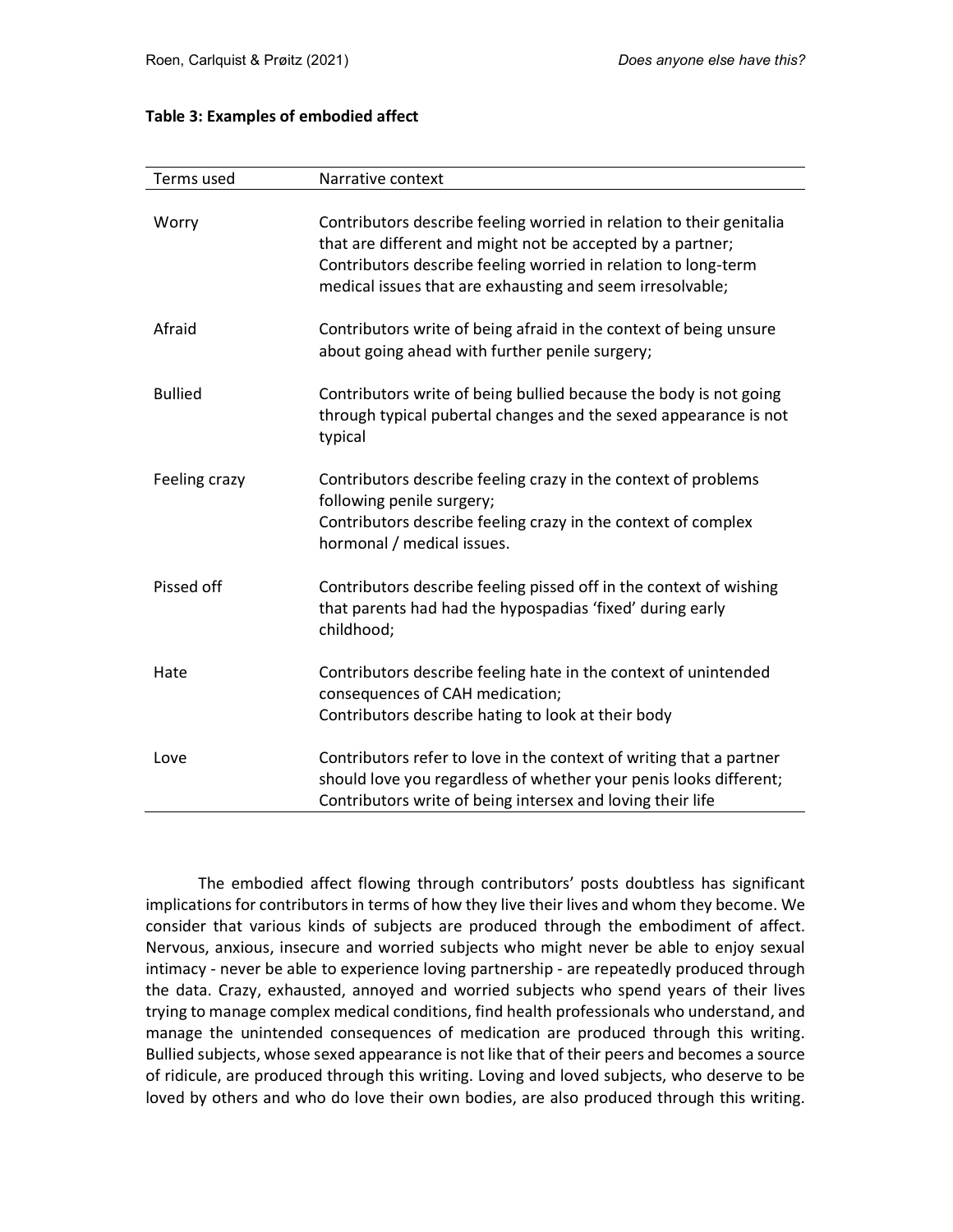One specifically writes that they 'love' their 'body and … life as intersex'. What people write online, when they write about their bodies and how they feel, tells a powerful story of who they are and what they consider to be possible.

Understanding through what regulatory norms a body (a life, a human) becomes possible, we have explored alliances and attachment to certain desirable or, to use Ahmed's notion, 'happy' objects. The child or having children is a recurrent issue, which many contributors engage with. Some mention that they gave birth to children despite their variations of sex characteristics, for some infertility has been ascertained, whereas others ask the forum whether someone with their diagnosis can have children. One contributor wrote that her partner left her because she could not have children. Others are worried that they will have to live the rest of their lives without having children, a pain some express as 'unbearable.' Some ask readers 'What can I do to have a child?' One wrote that they 'think about it 24/7' and explained that the wish to have a child is 'always in my head.' In order to live meaningful, intelligible, and coherent lives, one has to comply with certain 'life schedules' (Halberstam 2005), with humanly 'thinkable bodies' (Butler 1993, 8). In this manner, customs, habits, rituals, repetitions, and praxis constitute bodies and lives that are discursively understood as 'normal' and 'good.' Ambjörnsson et al. (2010, 9) argue that the metaphoric strength in the idea of reproduction lies in the idea of a child being woven together with promises of hope and future. The child, in our examples, represents the 'happy object': it is attached to certain scripts of normality which one becomes a part of and aligned with. In our understanding, these scripts and ideas function as *promises*. The desire to be close to these promises of happiness and normality - or indeed their fulfillment - is, however, not necessarily a good thing (Bissenbakker and Myong 2015). Following Berlant (2011), optimistic attachments to a given object (e.g. a child) is not necessarily good or bad in itself, but the attachment can become 'cruel' if what one desires impedes one having a life ('I think about it 24/7'). In this manner, the child holds an affective value signifying a good and normal life (Ahmed 2010). Profound worries about not being able to experience pleasure from proximity to 'happy objects' run through the data. Explicit implications are that some contributors imagine a life without having children, shared sexual pleasure and intimacy, a life of being ridiculed and bullied because of bodily difference, a life of feeling endlessly exhausted, frustrated, and crazy because one's body does not work as expected.

The personal sharing that takes place in the posts suggests that these forums are 'relational spaces in the digital environment' characterised by 'affective flows' and 'emotional resonance and alignment' (Döveling, Harju and Sommer 2018, 1). Here, sex characteristics have become part of digital affect culture. This analysis demonstrates how embodiment and affect can be woven together even when the medium is as (potentially) disembodied as Webbased fora. Crucially, the embodiment of affect that we see here is part of relational processes (people sharing experiences), and processes of re-negotiating norms (articulating how it feels to live with a body that does not conform to expectations).

Interaction across geographical, cultural and social contexts, as well as time-zones, is part of contemporary life. Digital media have increasingly reconfigured interactions between people, affording new forms of embodied, sensory, and affective experience. This means that users can respond to anonymous forum posts (e.g. about variations of sex characteristics) and then switch rapidly to mundane conversations on messaging apps with friends – navigating seamlessly between plural and quite different contexts online. Although the digital media do not fully liquefy space-time boundaries, they bring disparate spaces and times into close proximity. Digital media practices therefore play a pivotal role in aligning affect and emotions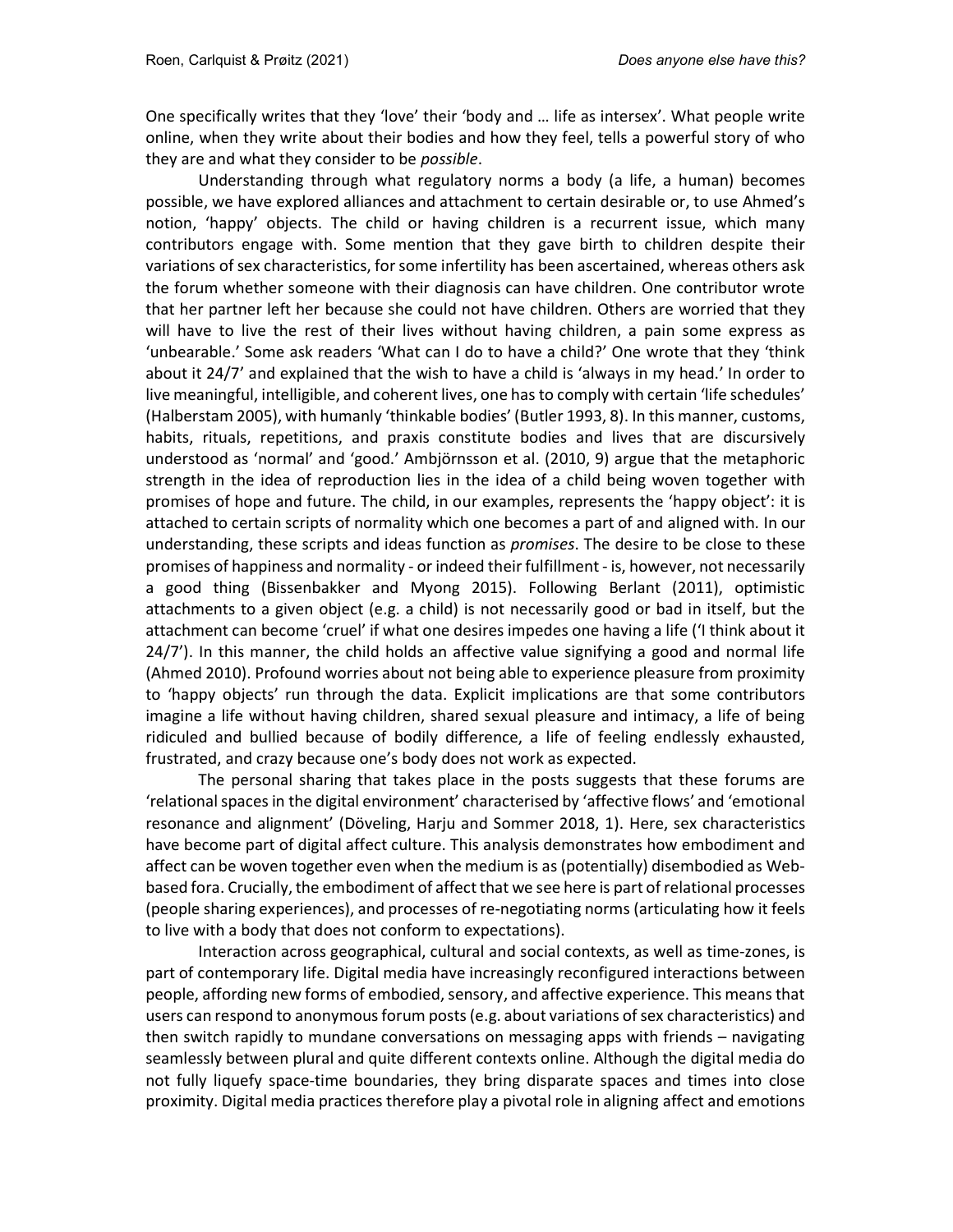with new and plural forms of rhythm and temporal structure (Mainsah and Prøitz 2019). This development can be understood as entailing new forms of simultaneity, involving both stretching and contracting of experiences of time, space and intimacy in ways that shape affective relations and practices (see Prøitz, Hjorth and Lasen 2018).

## **Conclusion**

In our analysis of online posts about living with variations of sex characteristics, we begin by identifying the emotions that contributors write about. We note that some aspects of the writing suggest inner turmoil and a sense of disconnection, while other aspects of the writing suggest a more relational and sometimes optimistic or empowered perspective. Importantly, we also note that the relational opportunities offered by this kind of reaching-out online are very uncertain, and that the very practice of reaching out in this way – not knowing whether others will respond sensitively – involves affective precarity. We offer examples of online interactions that highlight the challenges of perspective-taking and navigating normative discourses. These challenges must be negotiated successfully if caring online relations are to be established, even momentarily.

In addressing embodied affect, we consider the kinds of subjecthood that become possible based on how affect appears to work on the body. The particular subjects produced through the data include anxious, insecure subjects who consider they might never be able to enjoy intimacy. Medically unwell subjects whose on-going attempts (over a lifetime) to manage symptoms, side-effects, and health services are produced through the data as feeling crazy and exhausted. Subjects with variations of sex characteristics are also produced through the data as relationally positioned, e.g., as bullied and ridiculed, or loving and loveable. These various discursive productions can be powerfully affecting and delineate what kinds of lives can be lived.

This research shows how embodiment and affect are woven together in digital space. For many contributors, it is either the figure of the child or the idea of sexual intimacy that is embraced as a happy object and that becomes the focus for feelings of hope or loss. For some, the digital space becomes a forum for embodying difference with confidence and self-love. In both instances, relational processes and the (re-)negotiation of norms are central.

Health research and health services relating to intersex/dsd have been criticised for paying too little attention to the emotional aspects of living with variations of sex characteristics and undergoing associated medical interventions. Some have called for a concerted effort to take emotional and psycho-social aspects into account more fully. The present study uses digital affect theory to offer a way of understanding the emotional aspects of people's online engagements with one another around the experience of variations of sex characteristics. We encourage other researchers working in this field to develop theoreticallygrounded understandings of emotion, with a view to providing a base for healthcare practices that take emotion into account in non-pathologising ways.

Our hope is that health researchers and healthcare providers might develop more nuanced ways of engaging respectfully with the emotional realities of people with variations of sex characteristics. Based on the present study, we highlight three opportunities for change on the part of health professionals. First, it is important to acknowledge emotion without pathologising emotional responses. Second, it is valuable to engage professionals who have the expertise to foreground this aspect of healthcare rather than foregrounding the medical aspects. Third, there is a need to be proactive in signposting people to sources of support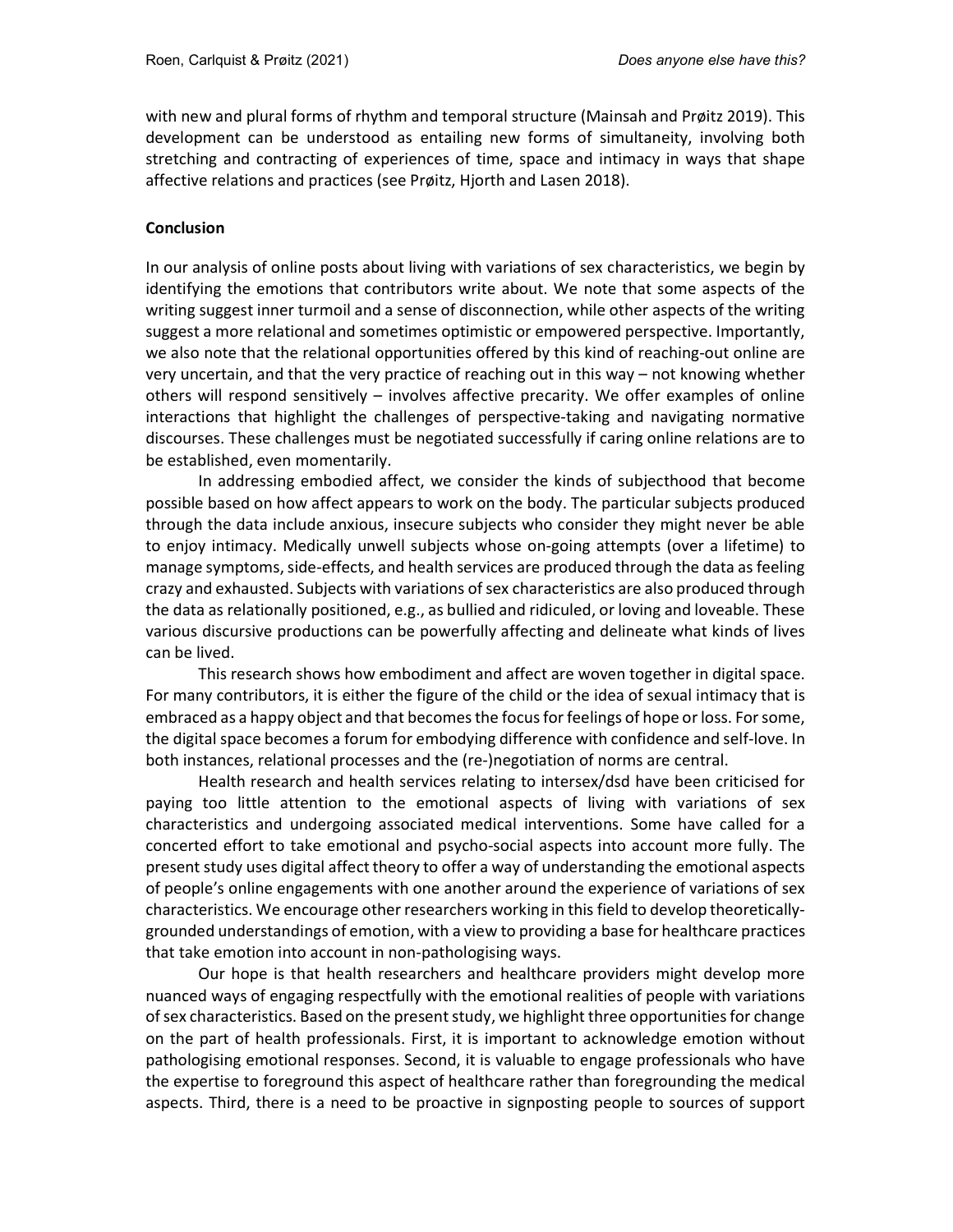(online and offline), acknowledging that living with variations of sex characteristics is a lifelong relational and emotional process. Further indications of how health professionals might take a more emotionally nuanced approach can be found within the psychosocial research literature (for example Roen 2019; McCauley 2017; Liao et al. 2011; Liao 2003, 2015; Ernst et al. 2016).

In conclusion, it is particularly urgent for healthcare to shift its emphasis from stigmatising and medicalising approaches that can lead to severe distress. The shift we suggest, towards appropriate acknowledgement of emotion, and addressing emotional distress, offers possibilities of meaningful connection and respectful understanding.

### Disclosure statement

The authors have no conflict of interest to report.

### Acknowledgements

Thanks to Benjamin Hanson for contributing to the online data search that underpins this research. We also acknowledge the anonymous forum contributors whose posts made this research possible.

## Funding

This work was supported by The Research Council of Norway under grant number 247921/O70.

## Data availability statement

The dataset is not available due to confidentiality requirements.

#### References

Ahmed, Sara. 2004. The Cultural Politics of Emotion. Edinburgh: Edinburgh University Press. ———. 2010. The Promise of Happiness. Durham, NC: Duke University Press.

- Ambjörnsson, Fanny, Åsa Andersson, Åsa Bartholdsson, and Maria Jönsson. 2010. Livslinjer: Berättelser om Ålder, Genus och Sexualitet. Göteborg: Makadam.
- Andreassen, Rikke. 2017. "New Kinships, New Family Formations and Negotiations of Intimacy via Social Media Sites." Journal of Gender Studies 26 (3): 361-71. doi: 10.1080/09589236.2017.1287683.
- Bennecke, Elena, Knut Werner-Rosen, Ute Thyen, Eva Kleinemeier, Anke Lux, Martina Jürgensen, Annette Grüters, and Birgit Köhler. 2015. "Subjective Need for Psychological Support (PsySupp) in Parents of Children and Adolescents with Disorders of Sex Development (DSD)." European Journal of Pediatrics 174 (10): 1287-97. doi: 10.1007/s00431-015-2530-8.

Berlant, Lauren Gail. 2011. Cruel Optimism. Durham: Duke University Press.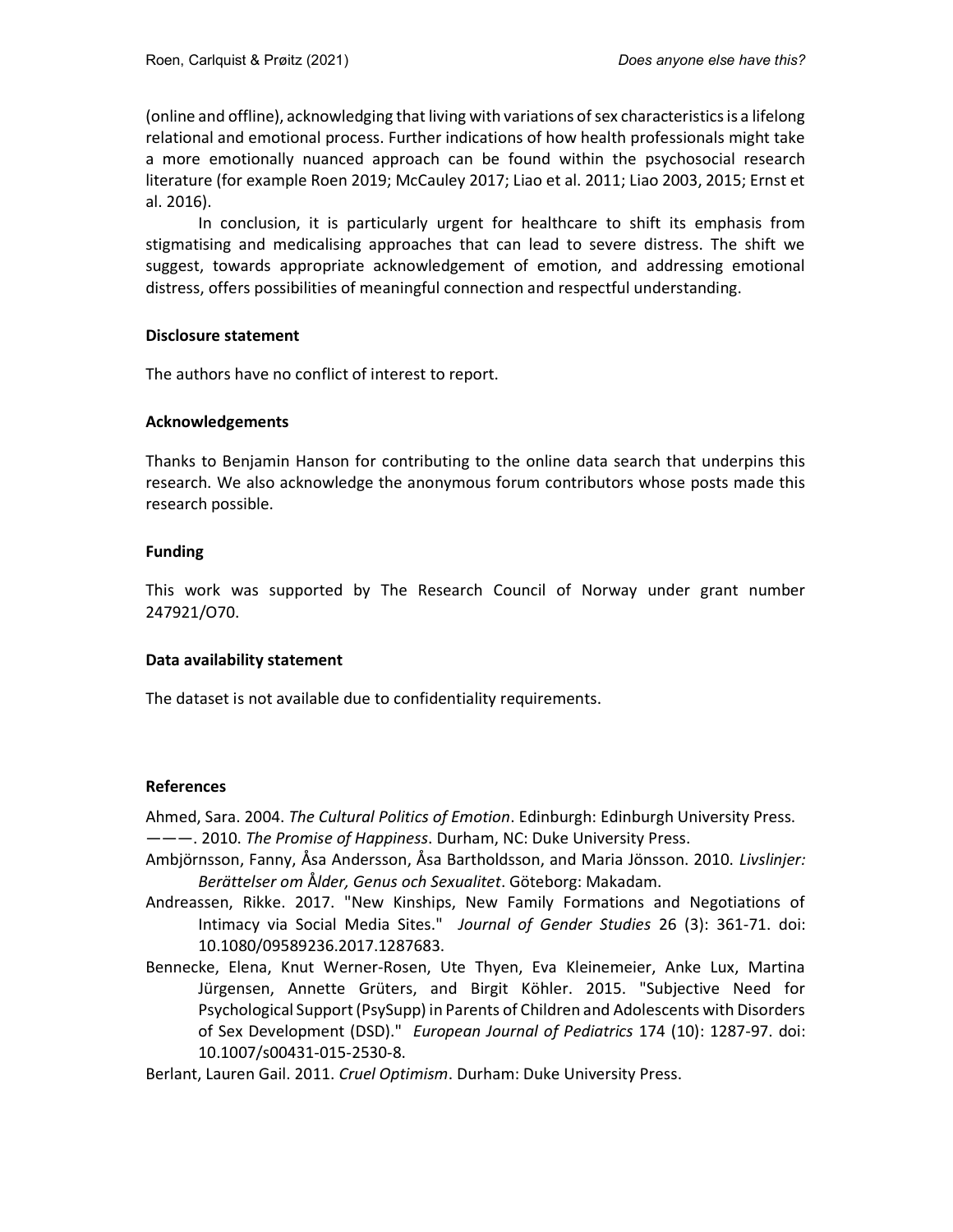- Bissenbakker, M., and L. Myong. 2015. "Kærlighedens Onde Optimisme." Kritik 48 (214): 133- 42.
- Boyse, Kyla L., Melissa Gardner, Donna J. Marvicsin, and David E. Sandberg. 2014. "'It Was an Overwhelming Thing': Parents' Needs after Infant Diagnosis with Congenital Adrenal Hyperplasia." Journal of Pediatric Nursing 29 (5): 436-41. doi: 10.1016/j.pedn.2014.01.007.
- Butler, Judith. 1993. Bodies that Matter: On the Discursive Limits of "Sex". New York & London: Routledge.
- Carlquist, Erik, Lin Prøitz, and Katrina Roen. 2019. "Streams of Fun and Cringe: Talking About Snapchat as Mediated Affective Practice." Subjectivity. doi: 10.1057/s41286-019- 00074-9.
- Carlquist, Erik, Pål Ulleberg, Antonella Delle Fave, Hilde Eileen Nafstad, and Rolv Mikkel Blakar. 2017. "Everyday Understandings of Happiness, Good Life, and Satisfaction: Three Different Facets of Well-being." Applied Research in Quality of Life 12 (2): 481- 505. doi: 10.1007/s11482-016-9472-9.
- Chivers, Clare, Jan Burns, and Martha Deiros Collado. 2017. "Disorders of Sex Development: Mothers' Experiences of Support." Clinical Child Psychology and Psychiatry 22 (4): 675-90. doi: 10.1177/1359104517719114.
- Crath, Rory, Adam Gaubinger, and Cristian Rangel. 2019. "Studying the 'Sexuality-Health-Technology Nexus': A New Materialist Visual Methodology." Culture, Health & Sexuality. doi: 10.1080/13691058.2018.1558456.
- Crissman, Halley P., Lauren Warner, Melissa Gardner, Meagan Carr, Aileen Schast, Alexandra L. Quittner, Barry Kogan, and David E. Sandberg. 2011. "Children with Disorders of Sex Development: A Qualitative Study of Early Parental Experience." International Journal of Pediatric Endocrinology 2011 (1): 1-10. doi: 10.1186/1687-9856-2011-10.
- Danon, Limor Meoded, and Anike Krämer. 2017. "Between Concealing and Revealing Intersexed Bodies: Parental Strategies." Qualitative Health Research 27 (10): 1562-74. doi: 10.1177/1049732317697100.
- Davis, G. 2014. "The Power in a Name: Diagnostic Terminology and Diverse Experiences." Psychology & Sexuality 5 (1): 15-27. doi: 10.1080/19419899.2013.831212.
- ———. 2015. Contesting Intersex: The Dubious Diagnosis. London, England: New York University Press.
- Davis, Mark, and Mary Lou Rasmussen. 2015. "Sex, Health and the Technological Imagination." Culture, Health & Sexuality 17 (4): 393-7. doi: 10.1080/13691058.2014.994332.
- Delimata, N., M. Simmonds, M. O'Brien, G. Davis, R. Auchus, and K. Lin-Su. 2018. "Evaluating the Term 'Disorders of Sex Development': A Multidisciplinary Debate." Social Medicine 12 (1): 98-107.
- Döveling, Katrin, Anu A. Harju, and Denise Sommer. 2018. "From Mediatized Emotion to Digital Affect Cultures: New Technologies and Global Flows of Emotion." Social Media + Society 4 (1): 1-11. doi: 10.1177/2056305117743141.
- Ernst, M. E., D. E. Sandberg, C. Keegan, E. H. Quint, A. C. Lossie, and B. M. Yashar. 2016. "The Lived Experience of MRKH: Sharing Health Information with Peers." Journal of Pediatric and Adolescent Gynecology 29 (2): 154-8. doi: 10.1016/j.jpag.2015.09.009.
- Faith, Jennifer, Sheryl Thorburn, and Tassnym H. Sinky. 2016. "Exploring Healthcare Experiences Among Online Interactive Weight Loss Forum Users." Computers in Human Behavior 57: 326-33. doi: 10.1016/j.chb.2015.12.048.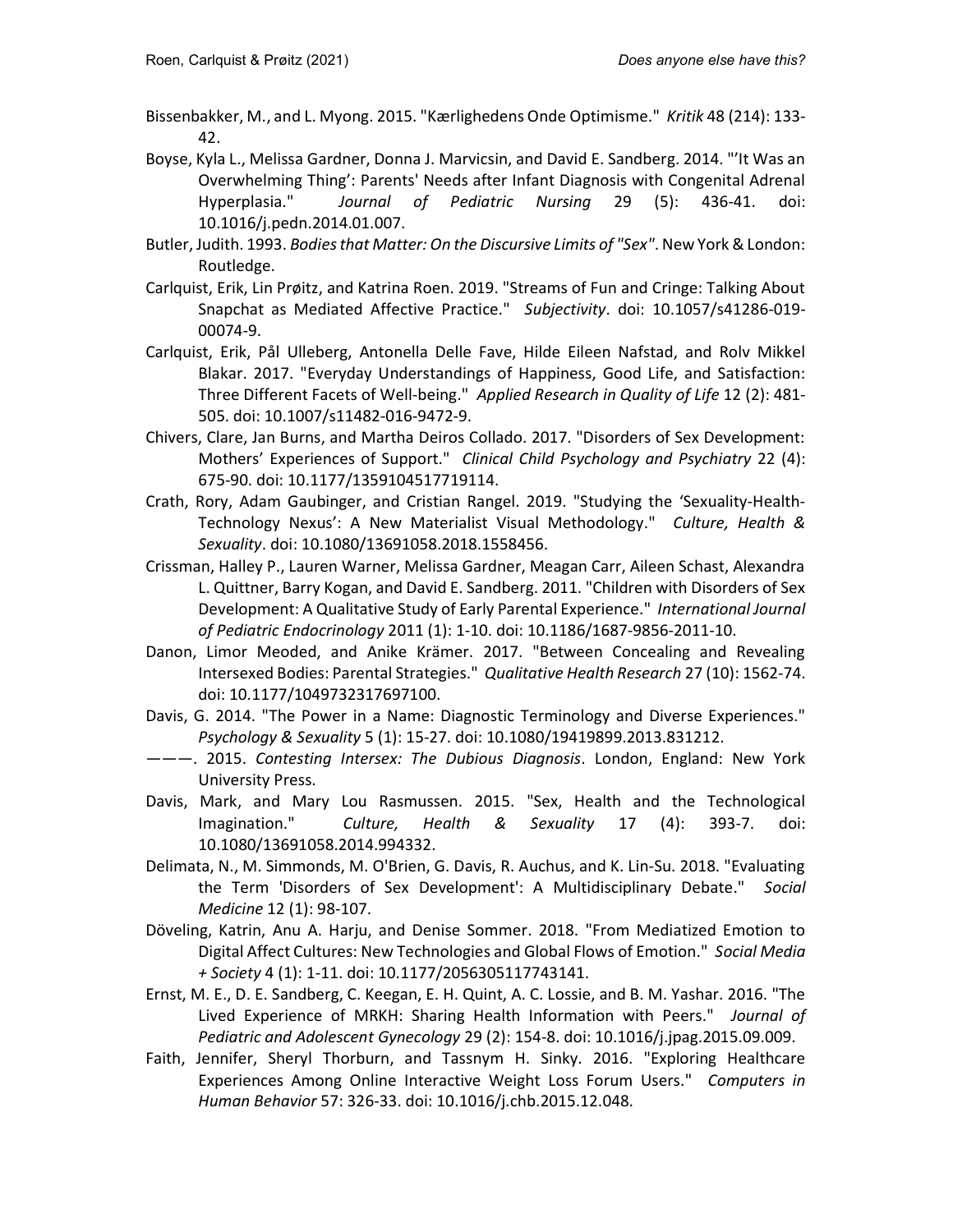- Frank, Sarah. 2018. "Intersex and Intimacy: Presenting Concerns about Dating and Intimate Relationships." An Interdisciplinary Quarterly 22 (1): 127-47. doi: 10.1007/s12119- 017-9456-4.
- Fullagar, S., E. Rich, and J. Francombe-Webb. 2017. "New Kinds of (Ab)normal?: Public Pedagogies, Affect, and Youth Mental Health in the Digital Age." Social Sciences 6 (99). doi: 10.3390/socsci6030099.
- Fullagar, S., E. Rich, J. Francombe-Webb, and A. Maturo. 2017. "Digital Ecologies of Youth Mental Health: Apps, Therapeutic Publics and Pedagogy as Affective Arrangements." Social Sciences 6 (4): 135. doi: 10.3390/socsci6040135.
- Garrett, C. C., and M. Kirkman. 2009. "Being an XY Female: An Analysis of Accounts from the Website of the Androgen Insensitivity Syndrome Support Group." Health Care for Women International 30 (5): 428-446. doi: 10.1080/07399330902785380.
- Gillespie, Alex, and Flora Cornish. 2010. "Intersubjectivity: Towards a Dialogical Analysis." Journal for the Theory of Social Behaviour 40 (1): 19-46. doi: 10.1111/j.1468- 5914.2009.00419.x.
- Guntram, Lisa, and Kristin Zeiler. 2016. "'You Have All Those Emotions Inside that You Cannot Show Because of What They Will Cause': Disclosing the Absence of One's Uterus and Vagina." Social Science & Medicine 167 (C): 63-70. doi: 10.1016/j.socscimed.2016.08.028.
- Halberstam, Judith. 2005. In a Queer Time and Place: Transgender Bodies, Subcultural Lives. New York: New York University Press.
- Hanna, Esmée, and Brendan Gough. 2017. "Men's Accounts of Infertility within their Intimate Partner Relationships: An Analysis of Online Forum Discussions." Journal of Reproductive and Infant Psychology 35 (2): 150-8. doi: 10.1080/02646838.2017.1278749.
- Hegarty, P., T. Bogan-Carey, and A. Smith. 2019. "Stigma as Framed on YouTube: Effects of Personal Experiences Videos on Students' Beliefs about Medicalizing Intersex." Journal of Applied Social Psychology 49 (3): 133-44. doi: 10.1111/jasp.12570.
- Highfield, Tim, and Tama Leaver. 2016. "Instagrammatics and Digital Methods: Studying Visual Social Media, From Selfies and GIFs to Memes and Emoji." Communication Research and Practice 2 (1): 47-62. doi: 10.1080/22041451.2016.1155332.
- Hughes, I.A., C. Houk, S.F. Ahmed, and P.A. Lee. 2006. "Consensus Statement on Management of Intersex Disorders." Archives of Disease in Childhood 91 (7): 554-63. doi: 10.1136/adc.2006.098319.
- Jones, Tiffany. 2018. "Intersex Studies: A Systematic Review of International Health Literature." SAGE Open 8 (2): 1-22. doi: 10.1177/2158244017745577.
- Karkazis, Katrina A. 2008. Fixing Sex: Intersex, Medical Authority, and Lived Experience. Durham: Duke University Press.
- Kessler, Suzanne J. 1998. Lessons from the Intersexed. New Brunswick: Rutgers University Press.
- Liao, L.-M. 2003. "Learning to Assist Women Born with Atypical Genitalia: Journey Through Ignorance, Taboo and Dilemma." Journal of Reproductive & Infant Psychology 21 (3): 229-38.
- ———. 2015. "Stonewalling Emotion." Narrative Inquiry in Bioethics 5 (2): 143-50. doi: 10.1353/nib.2015.0045.
- Liao, L.-M., G.S. Conway, I. Ismail-Pratt, M. Bikoo, and S.M. Creighton. 2011. "Emotional and Sexual Wellness and Quality of Life in Women with Rokitansky Syndrome." American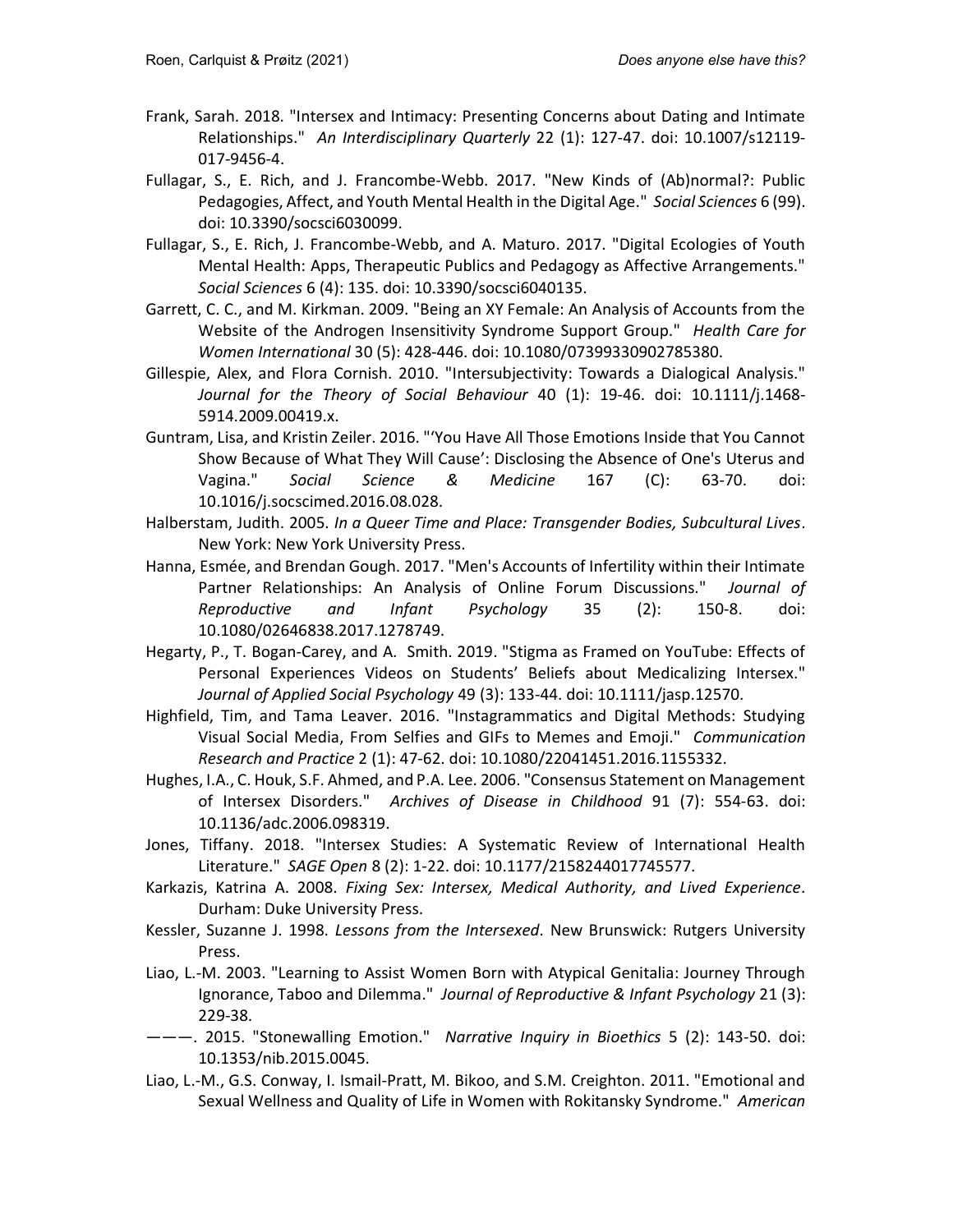Journal of Obstetrics and Gynecology 205 (2): 117.e1-.e6. doi: 10.1016/j.ajog.2011.03.013.

- Lundberg, T., P. Hegarty, and K. Roen. 2018. "Making Sense of 'Intersex' and 'DSD': How Laypeople Understand and Use Terminology." Psychology & Sexuality 9 (2): 161-73. doi: 10.1080/19419899.2018.1453862.
- Lundberg, T., A. Lindström, K. Roen, and P. Hegarty. 2017. "From Knowing Nothing to Knowing Now: Parents' Experiences of Caring for their Children with Congenital Adrenal Hyperplasia." Journal of Pediatric Psychology 42 (5): 520-9. doi: 10.1093/jpepsy/jsw001.
- Madsen, Ole Jacob. 2015. Optimizing the Self: Social Representations of Self-Help. Edited by Diane Oatley, Cultural Dynamics of Social Representation. London: Routledge.
- Mainsah, H. and Lin Prøitz. 2019. "Notes on Technology Devices in Research: Negotiating Field Boundaries and Relationships." Qualitative Inquiry 25 (3): 271-7.
- Marwick, A. E., and d. boyd. 2014. "Networked Privacy: How Teenagers Negotiate Context in Social Media." New Media and Society 16 (7): 1051-67. doi: 10.1177/1461444814543995.
- McCauley, E. 2017. "Challenges in Educating Patients and Parents about Differences in Sex Development." American Journal of Medical Genetics 175 (2): 293-9. doi: 10.1002/ajmg.c.31563.
- McDermott, E., K. Roen, and A. Piela. 2013. "Hard-to-Reach Youth Online: Methodological Advances in Self-Harm Research." Sexuality Research and Social Policy 10 (2): 125-34. doi: 10.1007/s13178-012-0108-z.
- Meyer-Bahlburg, Heino F. L., Jananne Khuri, Jazmin Reyes-Portillo, and Maria I. New. 2017. "Stigma in Medical Settings as Reported Retrospectively by Women with Congenital Adrenal Hyperplasia (CAH) for their Childhood and Adolescence." Journal of Pediatric Psychology 42 (5): 496-503. doi: 10.1093/jpepsy/jsw034.
- Prøitz, Lin. 2018. "Visual Social Media and Affectivity: The Impact of the Image of Alan Kurdi and Young People's Response to the Refugee Crisis in Oslo and Sheffield." Information, Communication & Society 21 (4): 548-63. doi: 10.1080/1369118X.2017.1290129.
- Prøitz, Lin, Erik Carlquist, and Katrina Roen. 2018. "Affected and Connected: Feminist and Psychological Perspectives on Emotion in Social Media." Feminist Media Studies. doi: 10.1080/14680777.2018.1546210.
- Prøitz, Lin, L. Hjorth, and A. Lasen. 2018. "Textures of Intimacy: Witnessing Embodied Mobile Loss, Affect, and Heartbreak." In Mediated Intimacies: Connectivities, Relationalities and Proximities, edited by R. Andreassen, M. N. Petersen, K. Harrisson and T. Raun, 60-72. London New York: Routledge.
- Roen, K. 2015. "Intersex/DSD." In The Palgrave Handbook of the Psychology of Sexuality and Gender, edited by Meg John Barker and Christina Richards, 183-97. Basingstoke: Palgrave.
- ———. 2019. "Intersex or Diverse Sex Development: Critical Review of Psychosocial Health Care Research and Indications for Practice." The Journal of Sex Research 56 (4-5): 511- 28. doi: 10.1080/00224499.2019.1578331.
- Sandberg, D. E., M. Gardner, N. Callens, T. Mazur, DSD-TRN Psychosocial Workgroup, DSD-TRN Advocacy Advisory Network, and Accord Alliance. 2017. "Interdisciplinary Care in Disorders/Differences of Sex Development (DSD): The Psychosocial Component of the